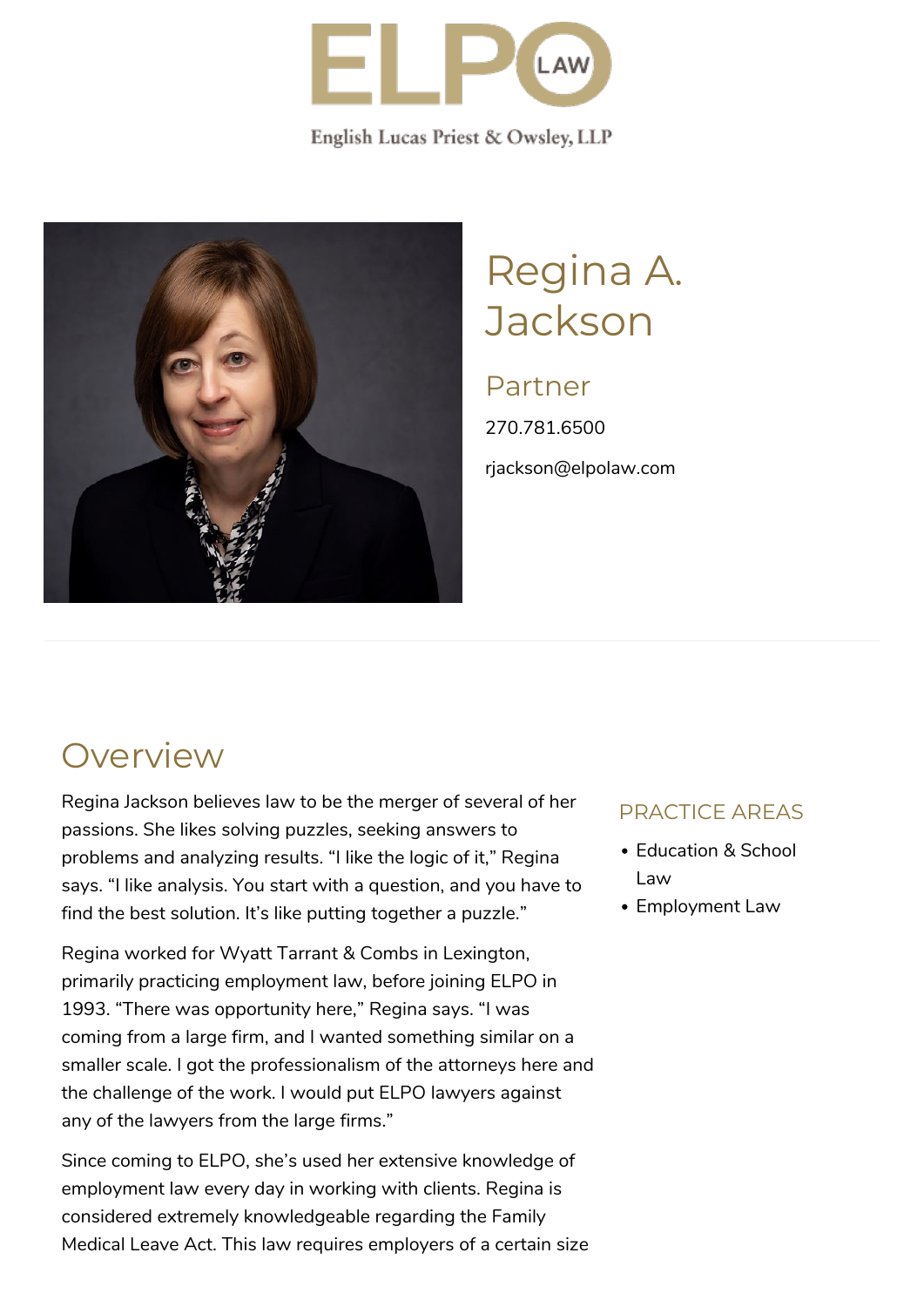to allow employees to take up to 12 weeks of unpaid leave to care for a sick family member or their own serious health condition, recover from childbirth, or other similar reasons. The law was changed recently to accommodate the needs of active military personnel. "Certainly, any employer wants to try to accommodate employees who have serious health conditions," Regina says. "But there seems to be a handful of people who abuse the good intentions of the FMLA, and do so often enough that the business is really hampered because the employee is missing a lot of work time. I can advise them as to the best methods to handle the situation that are fair and legal for all involved."

She also applies her employment law knowledge in working with school districts, and that experience stretches all the way to the U.S. Supreme Court. In 1998, she filed an Amicus Brief on behalf of the Kentucky School Boards Association in the case of Gebser v. Lago Vista Independent School District (in Texas). In that case, a parent sued the school district after their child was sexually involved with a teacher, arguing that the district was responsible for the teacher's behavior. The brief that Regina filed argued that a school district was only responsible if those with the power to change the situation knew about it and did nothing. The Supreme Court sided with the districts, agreeing with Regina's position. The Kentucky School Boards Association hired ELPO to write the Amicus Brief to help protect the interests of school districts in Kentucky. "If the case had gone the other way, it would have allowed school districts to be held responsible for the actions of individual teachers in all types of situations, when, in almost all cases, the district's administrators do not know that anything improper is taking place," Regina said. "The responsibility lies with the individual teachers to behave properly with students, as administrators can't be present in every classroom ensuring proper behavior."

Bowling Green has become home to Regina. It's a "big city on a small scale," she says. She is married and has a daughter, Leah, who was adopted from China. "Having Leah adds a whole new level of interest for me in working with school systems," Regina says. "I'm even more interested now in how the system operates and with helping students succeed."

#### GOOGLE REVIEWS:

*"We are so blessed to work with Ms. Regina Jackson. She and the team at ELPO are SIMPLY THE BEST!" – Lori Downs* 

*"Regina Jackson is a wealth of knowledge. There is no one we'd*